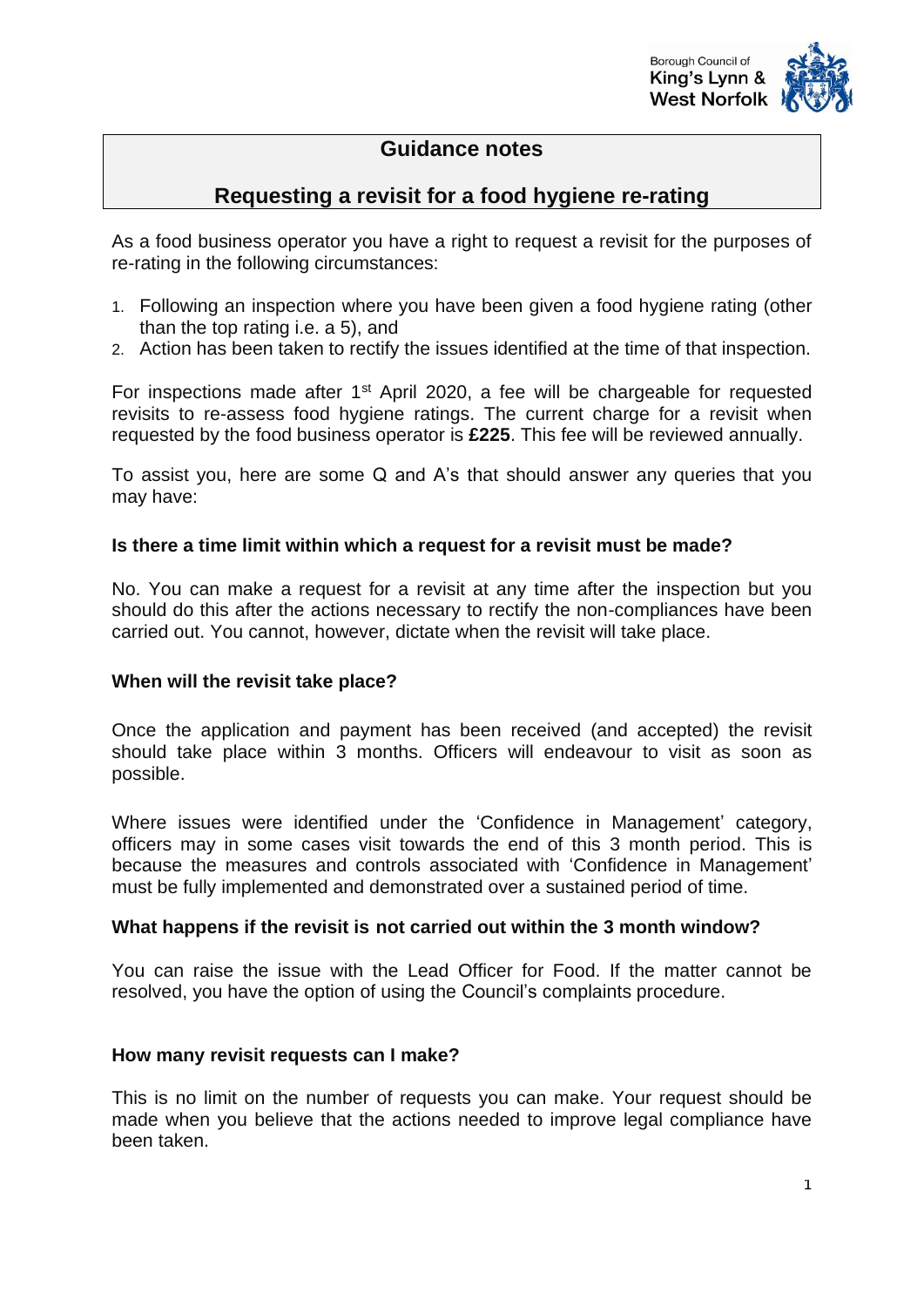

It may be appropriate for the relevant food safety officer to discuss progress with you by phone before a revisit is arranged. This will help to establish what remedial action you have taken and ensure that the revisit is appropriately timed. It will also confirm that the actions needed to improve the level of compliance have been addressed.

# **Can the food hygiene rating be changed if the Council revisits my premises without me making a request for a revisit?**

In certain cases, officers will revisit premises to ensure legal compliance with more serious hygiene issues. This is likely if you were awarded a score of 15 or more in any single category that makes up your overall rating.

This compliance visit is not an opportunity for the rating to be reassessed. It is more appropriate and consistent for the business to be re-rated at a separate re-inspection or where a revisit has been requested.

# **How do I apply for a revisit?**

The request can be made by completing a form on the Council's website on <https://www.west-norfolk.gov.uk/foodhygieneratingscheme> or in writing (including by email).

It should outline the case for a revisit and indicate the actions that you have taken to improve the level of compliance since the inspection. Where appropriate, it should include supporting evidence and refer to the issues highlighted in the report left at the time of the inspection and / or the follow-up warning letter / Schedule of Works.

#### **Does the Council have to accept all requests for revisits?**

No. If your case (as the food business operator) is not substantiated, or insufficient evidence is provided, the Council can refuse to carry out a revisit. In this instance, the Council must explain why the request is being refused and should re-emphasise the priority actions that must be taken in order to improve the level of legal compliance. It should also indicate what evidence will be needed for agreement to a revisit to be made.

If you disagree with this decision to refuse a request for a revisit, you can raise the issue with the Lead Officer for Food. If the matter cannot be resolved, you have the option of using the Council's complaints procedure.